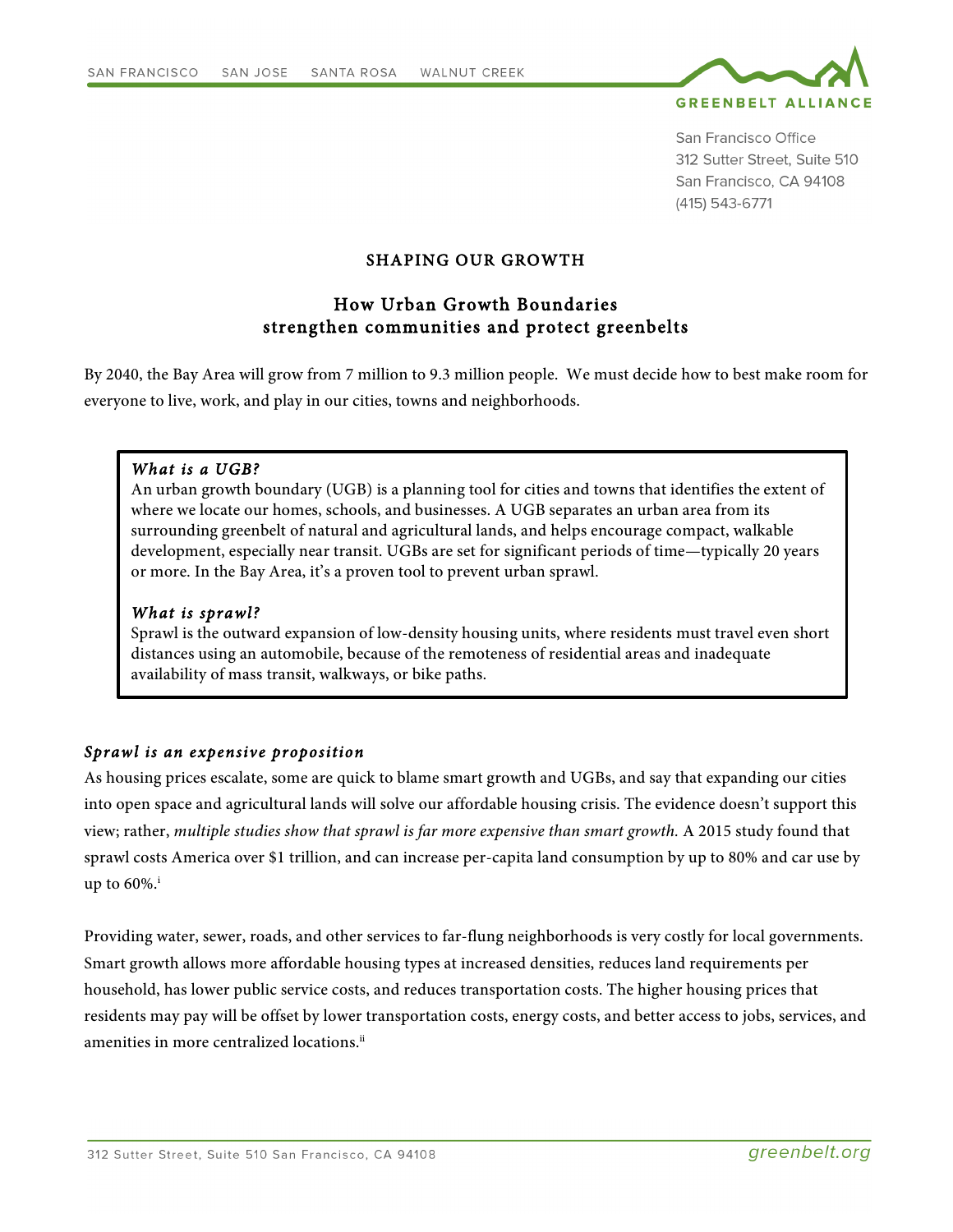

# *Transportation costs rise as density decreases*

Suburban residents are expected to drive three times as much as urban drivers, who rely more heavily on walking, biking, and public transit.<sup>iii</sup>

A San Francisco State University study found a 10% increase in compact development and smart growth amenities resulted in a 20% decrease in vehicle miles traveled.<sup>iv</sup> It also found that building compactly was more successful in reducing vehicle miles traveled (VMT) than various taxing structures (such as a fuel charge). Furthermore, the estimated annual costs per household to provide roads in the most sprawled communities averaged \$804.74 in comparison to \$19.87 in the highest density communities.<sup>v</sup>

### *Sprawl causes more traffic*

Building or expanding roads to serve new or existing sprawl only increases congestion through "induced demand."vi Adding road capacity encourages people to take longer trips or more trips by car. A recent \$1 billion infrastructure investment to widen I-405 in Los Angeles resulted in commute times one minute *slower* than before the widening. Vii This in turn only lengthens driver's commutes. Drivers with a 30-minute commute will spend on average 87 hours dealing with traffic delays over the course of one year.<sup>viii</sup> That's over 3½ days of sitting in congestion. Furthermore, the estimated annual costs per household to provide roads in the most sprawled communities averaged \$804.74 in comparison to \$19.87 in the highest density communities.<sup>ix</sup>

### *Sprawl is harmful to our health*

Numerous studies have shown how urban sprawl negatively affects our health.<sup>x</sup> Cities built around automobile use provide fewer opportunities to exercise than walkable and bikable cities.<sup>xi</sup> Vehicles release air pollutants, including ozone, carbon, and airborne particulates, that are harmful to both wildlife and humans. Air pollution is a known cause of some respiratory problems, such as asthma and lung cancer.<sup>xii</sup>

Studies have linked increased VMT to rising obesity rates, diabetes potential, chronic illness effects, inactivity, and mental health impacts.<sup>xiii</sup> People living in less walkable communities have a 50% higher rate of diabetes as compared to the most walkable communities.<sup>xiv</sup> Thirty-five percent of people in walkable neighborhoods are overweight, compared with 60% in sprawl neighborhoods. $x<sub>v</sub>$ 

Another study found there was a positive correlation between the degree of sprawl and the amount of traffic and pedestrian fatalities in the largest 101 U.S. metropolitan areas.<sup>xvi</sup> For every 1% increase in the study's density metric, the traffic fatality and pedestrian rates decreased by 1.49% and 1.47%, respectively.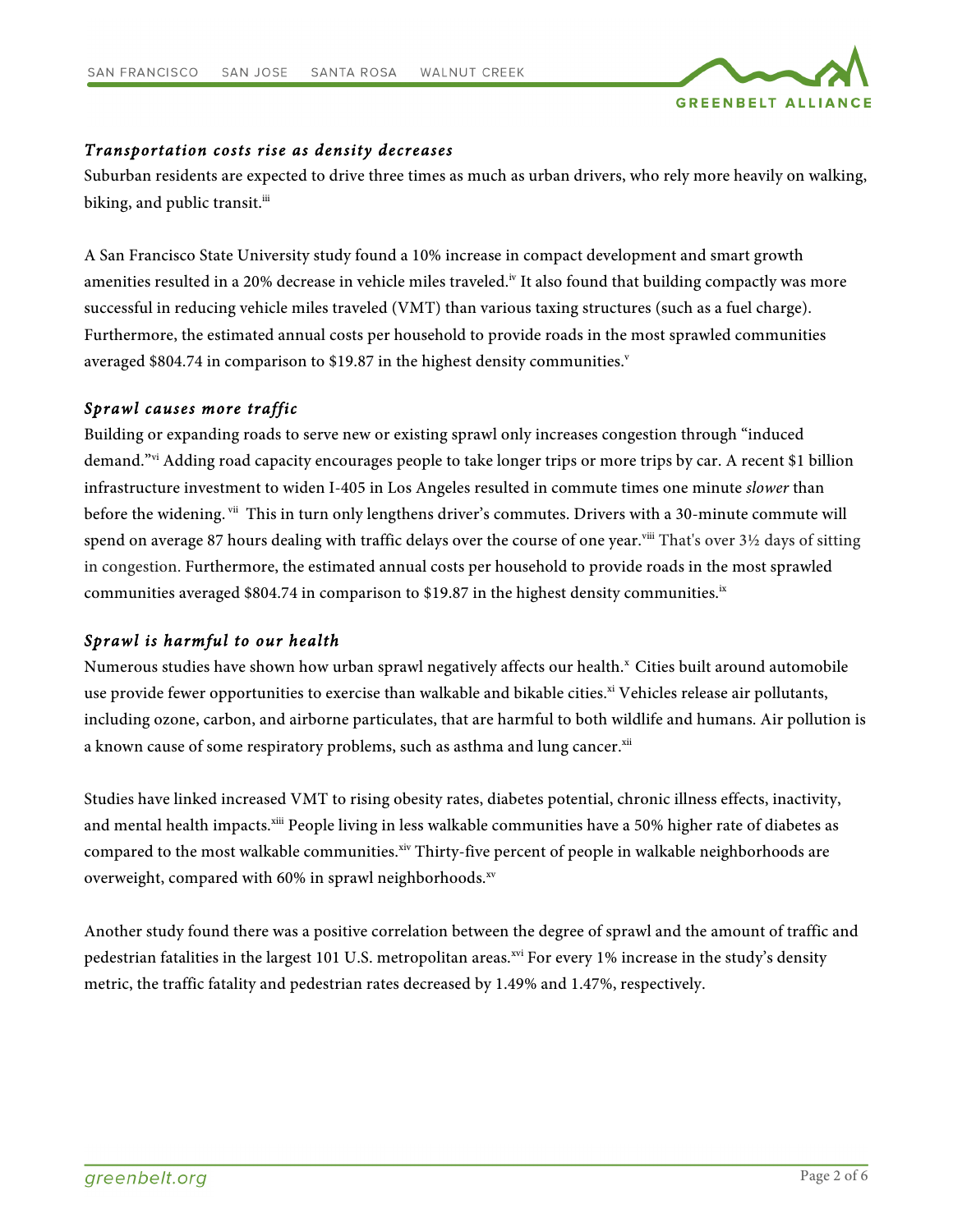

# *Sprawl makes us unhappy*

One study found that people who endure a more-than 45-minute commute are 40% more likely to divorce.<sup>xvii</sup> People who live in car-dependent sprawl neighborhoods are much less trusting of other people than people who live in walkable, mixed-use, and transit-oriented neighborhoods.

Another study found that someone with a one-hour commute has to earn 40% more money to be as satisfied with life as someone who walks to the office.<sup>xviii</sup> For a single person, exchanging a long commute for a short walk to work has the same effect on happiness as finding a new love.

### *Sprawl residents pay more for public services*

Sprawl requires more expensive public services than smart growth. For example, a new development on the outskirts of a city requires police and fire services. Because this development is more distant, more officers may need to be working at a time to cover the additional area. The further a home is from a fire station, the higher its property insurance rates to address a low fire rating.<sup>xix</sup>

One study found that a fire station in a low-density neighborhood serves one-quarter of households at four times the cost of an otherwise identical fire station in a more compact neighborhood. $^{xx}$ 

Similarly, the costs of municipal services also rise as sprawl increases. Denser communities pay less to provide infrastructure and services including water, roads, solid waste, libraries, parks and recreation, governance, and more.<sup>xxi</sup> A city's annual average household cost for public services is \$1,416 in high-density areas, and up to a whopping \$3,462 in sprawling areas.

### *Sprawl uses more water*

As lot sizes increase, water consumption increases largely due to the increased irrigation needs. In San Francisco, the average resident uses just 45.7 gallons of water per day, the lowest in all of California. Smart growth development tends to have less water-consuming landscaping. A 2015 report from Energy Innovation and Calthorpe Associates found annual per-capita water use almost doubled from 25,000 gallons in "urban" development to 44,000 gallons in "standard" development.<sup>xxii</sup>

An analysis comparing current Bay Area development trends to a more smart growth scenario for future development found that the smart growth scenario would reduce water consumption by 9%.

Denser development also helps reduce water lost to leaky pipes. A 2014 report from the American Water Works Association found that California leaks about 228 billion gallons of water per year from municipal water infrastructure—the pipes that move water to where we live and work. This represents 25% of the total water in the system, which is about the annual water demand for the entire City of Los Angeles. Building within our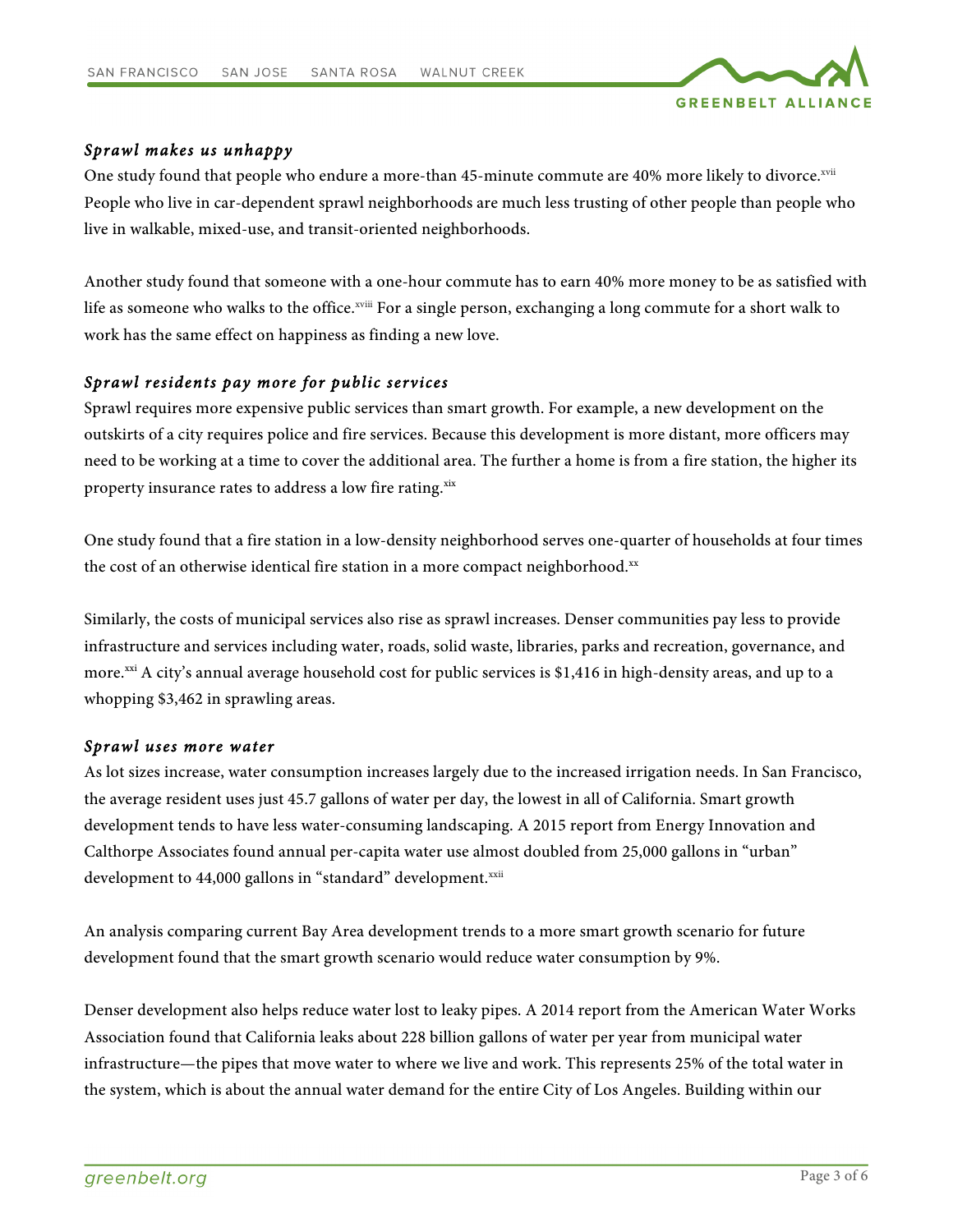

existing UGBs instead of expanding into open spaces or agricultural lands creates less opportunities for leaks simply because fewer miles of pipes will be necessary to serve development.

# *UGBs promote economic prosperity*

Compact and contiguous development increases the ease of access to local businesses. Smart growth can lead to increased productivity and business activity, where people live within walking distance of more businesses, parks, and services. By reducing transportation costs, residents are more likely to purchase locally produced goods, which increases regional employment and productivity.<sup>xxiii</sup>

### *UGBs protect our natural values*

The open space and agricultural lands next to our cities provide a vast range of ecosystem services. Water filtration, water storage and runoff, clean air, pollination, carbon capture, recreation, and natural beauty are just some of the services that our open space provides.

Without our natural and agricultural lands, we would have to cover the costs for providing these services. For example, if the City of New York did not protect its watershed and drinking water supplies, it would have to pay \$6 billion to \$10 billion in water filtration plant capital costs and more than \$300 million per year in operations.<sup>xxiv</sup> There is also great economic value of open space and parks within cities. It is estimated that the parks within San Francisco alone provide \$959 million in value (direct use, health, property values, tourism, cleaning and storing water, etc.) per year.xxv

Protecting our natural and agricultural lands from sprawl development also protects our water supply. In the Bay Area, about 30% of our water comes from local rivers, streams, and groundwater aquifers. More than a quarter of all the land in our region—1.2 million acres—serve as watersheds and groundwater infiltration zones that replenish these local water sources. Paving over critical water resource lands puts these local sources in jeopardy.

# *There's plenty of land available inside UGBs*

Plan Bay Area, our regional blueprint for land-use and transportation planning, clearly shows we have enough space within our existing urban footprint to accommodate 100% of the region's future growth through 2040. This means all growth will be infill development or within established UGBs.

The methodology behind this analysis in Plan Bay Area was designed to meet the existing and projected housing needs of people at all income levels throughout the region. Our regional planning agencies, the Metropolitan Transportation Commission and the Association of Bay Area Governments, developed this methodology to achieve multiple goals, including increasing the supply, diversity, and affordability of housing; promoting infill development; promoting an improved intraregional relationship between jobs and housing; protecting environmental resources; and promoting socio-economic equity.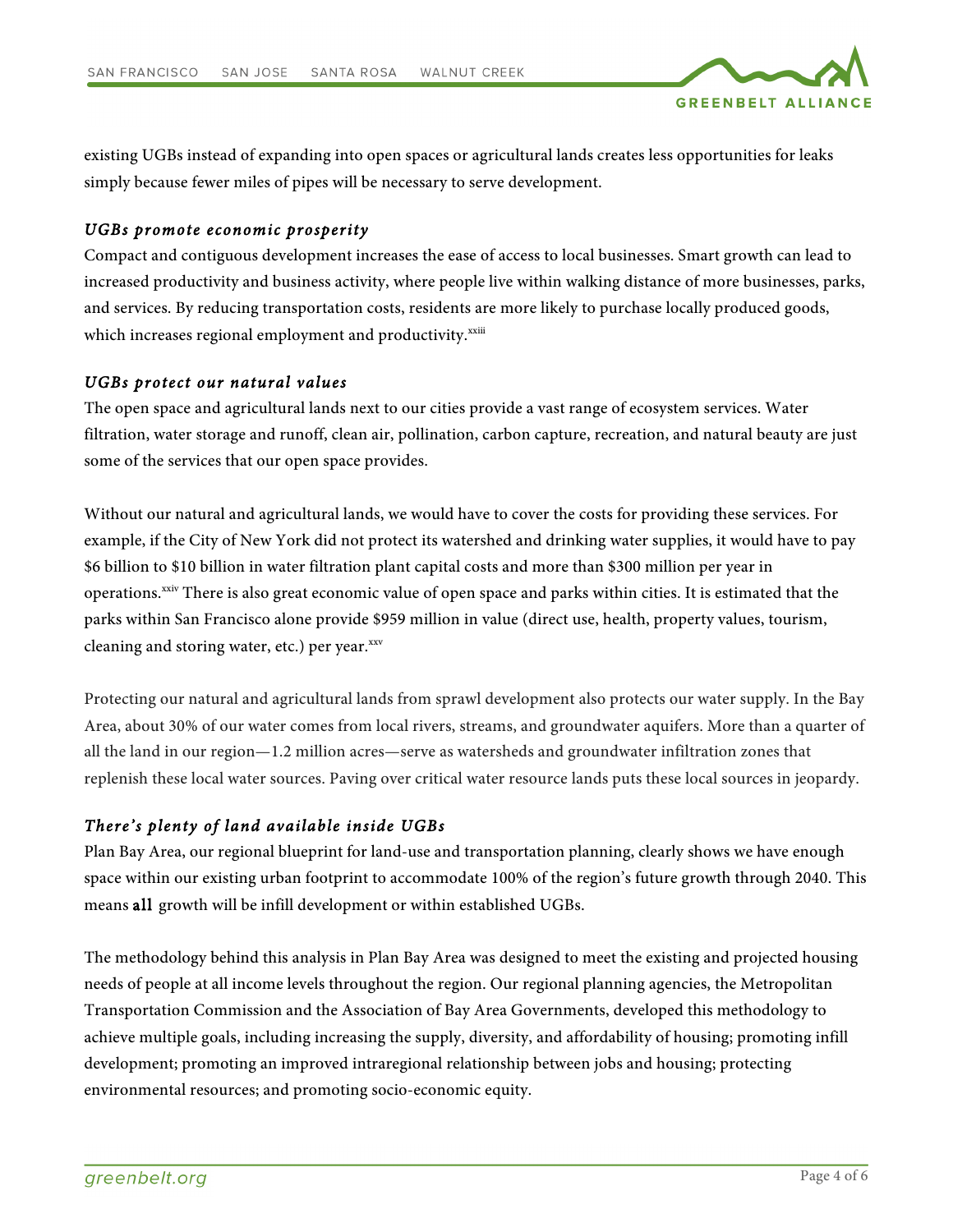

This analysis shows that there are many available opportunities for more housing within our existing urban footprint and inside our UGBs. We should focus efforts on building the region's next generation of new homes and new jobs within this footprint.

# *People want to live in multi-unit housing close to transit*

Recent trends show people are increasingly attracted to living in dense urban areas, and urban populations are growing faster than suburban and rural areas. A recent analysis of U.S. census data shows that urban populations are growing faster than suburban or rural populations and employment centers in the country's major metropolitan areas have faster job growth.xxvi

In particular, those aged 25-34 with a bachelor's degree or higher level of education are migrating to the large metropolitan areas, stimulating economic growth. "In 2000, young adults with a four-year degree were about 77 percent more likely to live in close in urban neighborhoods than other metro residents. Now, these well-educated young adults are about 126 percent more likely to live in these close-in urban neighborhoods."xxvii

Younger adults prefer similar locations with urban amenities, and they prioritize short commutes. Currently, 34% of Millennials in the Bay Area live in apartments, compared to 21% of Gen Xers and 11% of Baby Boomers. The same number of Millennials intends to remain in apartments in the future.<sup>xxviii</sup>

The Urban Land Institute found that the construction of multi-family housing in urban locations in the Bay Area increased from 35% of total housing construction in the 1990s to nearly 50% in the 2000s; in 2010, it represented 65% of all housing construction. It projects that demand for multi-family housing will increase as seniors downsize and seek greater access to shops and services. Indeed, the current single-family housing stock provides a large supply relative to future demand, and an oversupply is projected by 2040.

Greenbelt Alliance's Grow Smart Bay Area report found that if the Bay Area redevelops opportunity sites with homes and businesses in ways that are consistent with community visions, and if city plans succeed, our cities and towns have plenty of room to accommodate all our new residents and workers.

Done right, infill development will improve the quality of life in our neighborhoods, with safer streets, more homes people can afford, and more services close by. Focusing growth within our existing cities and towns will also protect the iconic landscapes that provide us with local food, clean water, and places to enjoy the outdoors.